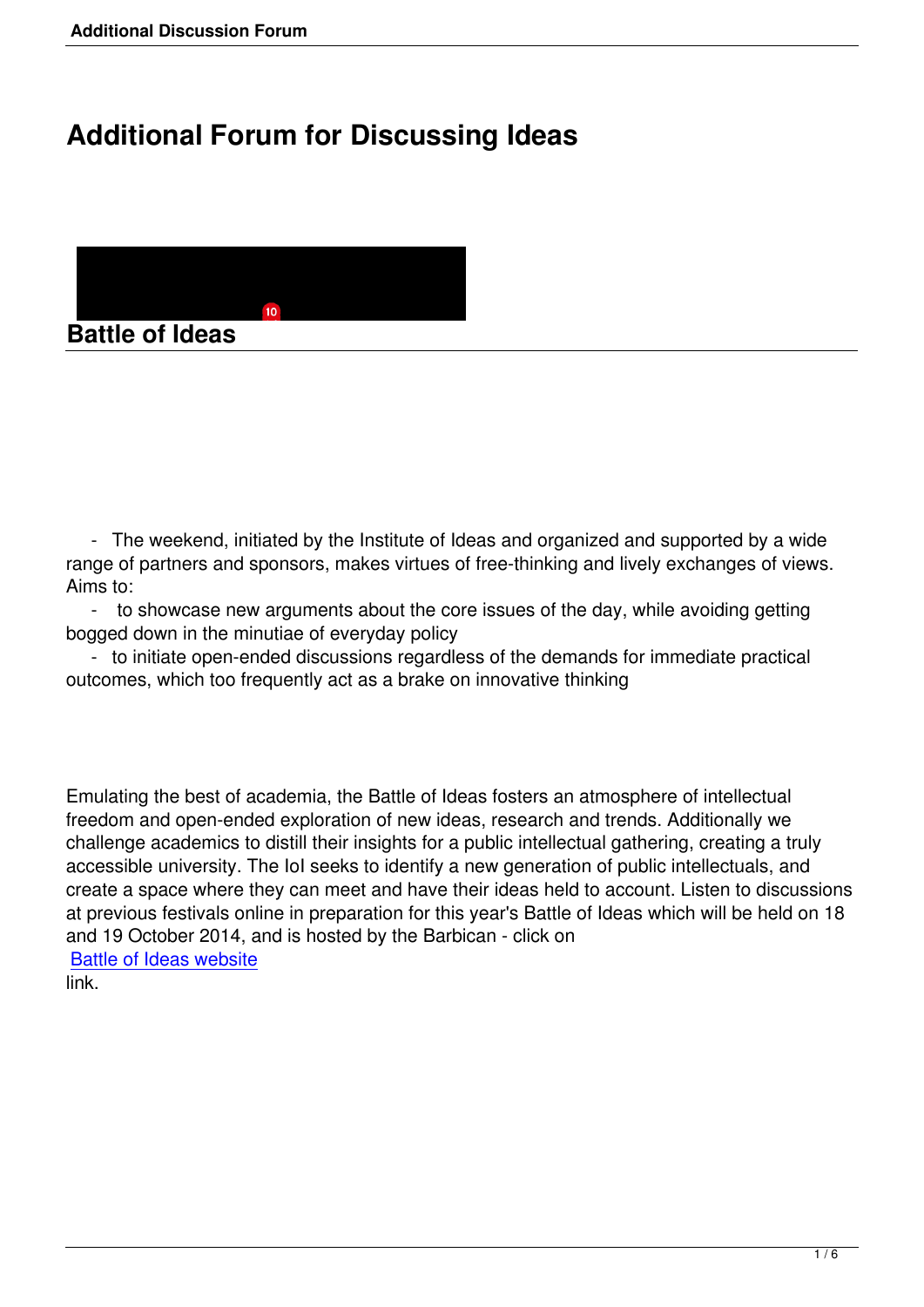

Birmingham Salon is a public forum for debate where ideas are vigorously scrutinised and no topic is off limits. The Salon is a fully participative group, not a series of pre-programmed lectures in which people sit passively and listen. Most months we host a debate on a [controversial or top](http://www.birminghamsalon.org)ical issue. The meetings are open to all.

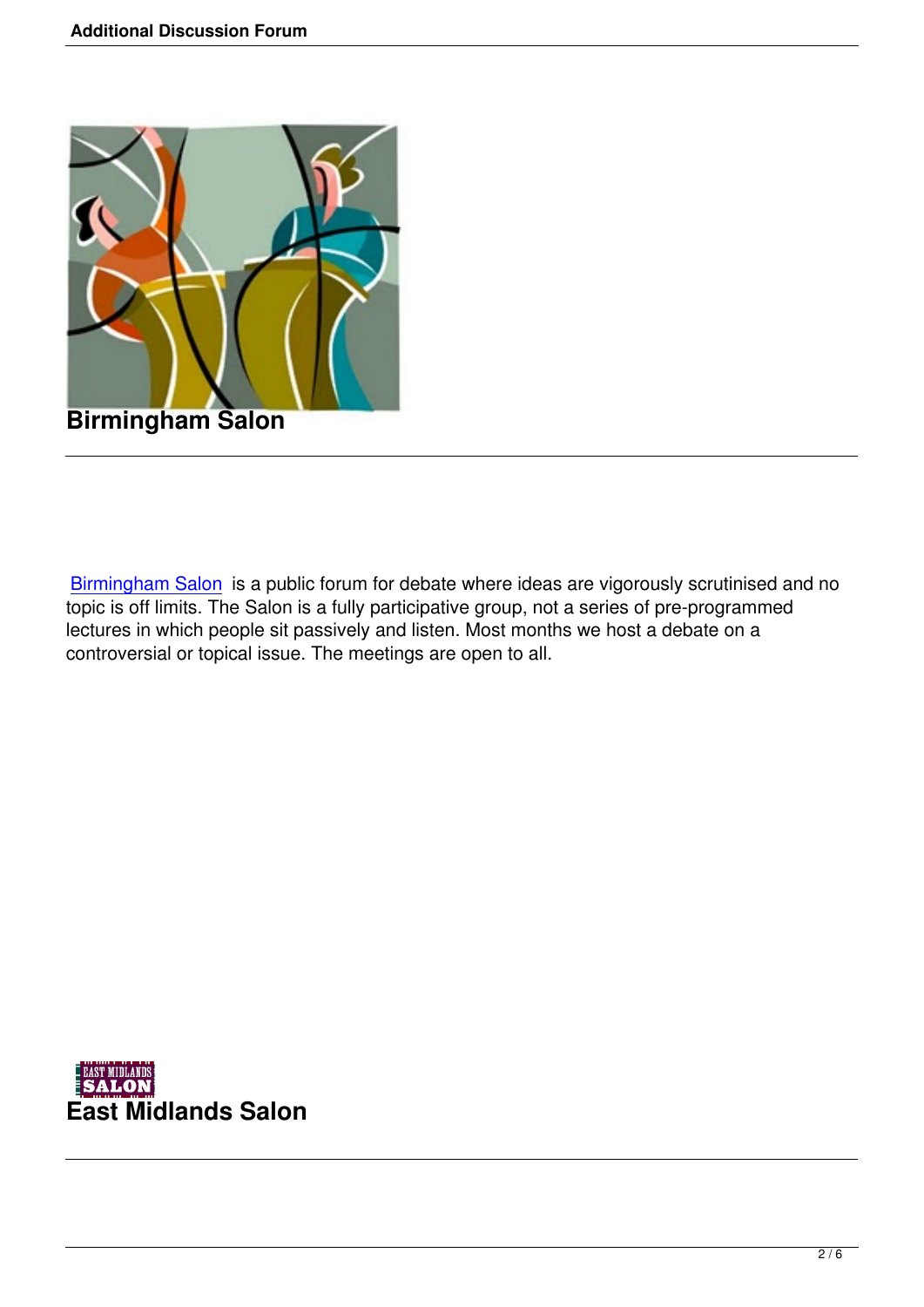The idea of a Salon was developed in 17th and 18th Century France. Typically they were created and organised by the aristocratic ladies, to hear the ideas of the great thinkers of the time, to debate their meaning, for entertainment, because they believed ideas were important and because they wanted to know where the world was going, and of course to flirt. The Salon was central to the intellectual ferment of the end of 18th Century. They hosted the great thinkers of the time; Diderot, Rousseau, Voltaire. They were the scenes of excitement, outrage, and the shock of the new in a time when 'the new' still seemed possible. They signalled a time when the future was still an unwritten book.

The East Midlands Salon is organised in homage to those days which only came to end with the eruption of the French Revolution and the arrival of a new constellation: the age of revolutions. Many historians think that Salons helped develop the ideas that ushered in that age.



.

Leeds Salon is a recent initiative that has grown out of a book club held regularly in Leeds since early 2008. The Salon aims to provide a public forum for lively and enlightening debate around contemporary political and cultural issues.

If you want to know more about our discussions, please ask to be added to the Leeds Salon  $E$ mail list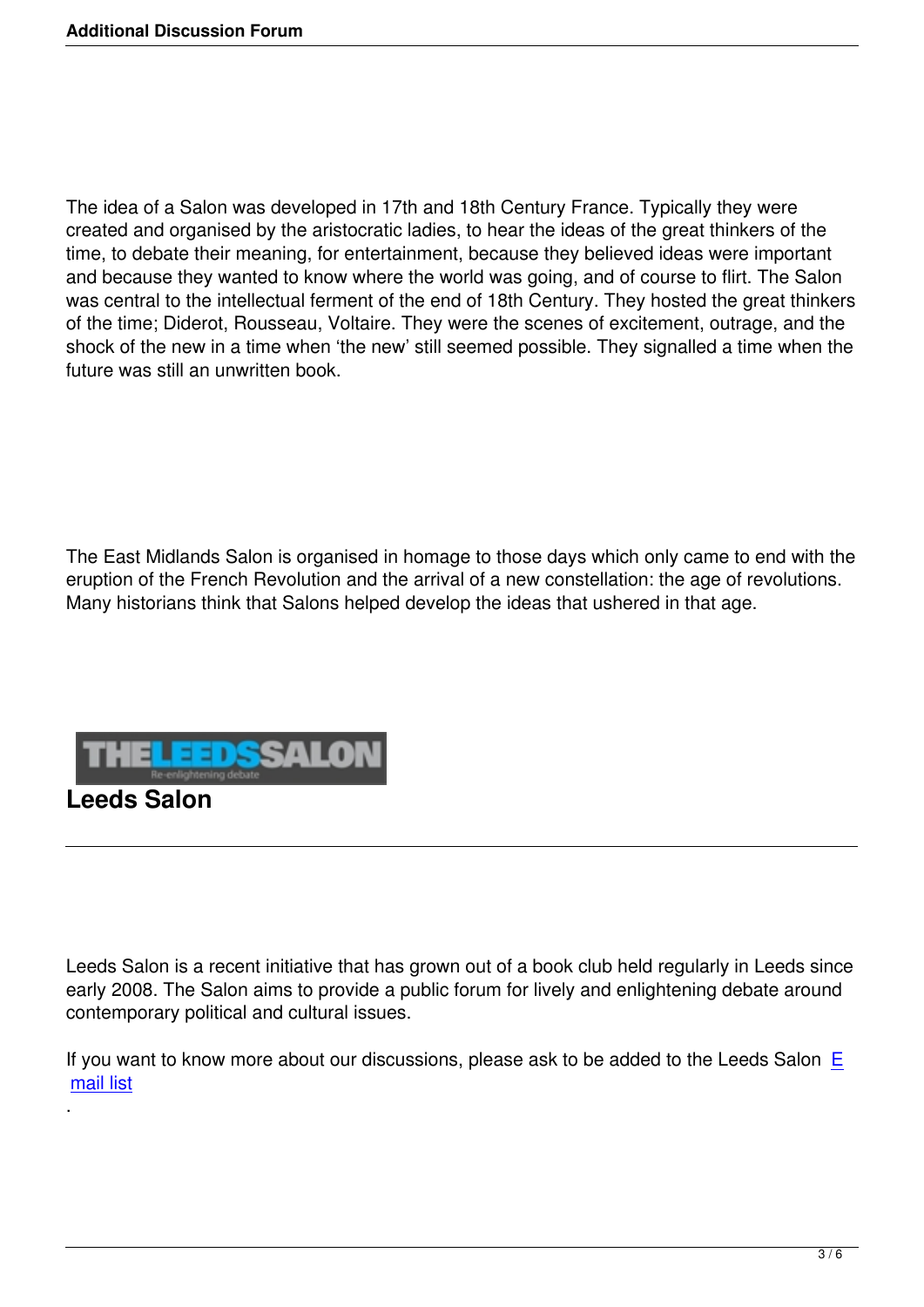

## **Liverpool Salon**

Liverpool Salon pays homage to the earlier Salons of 17th and 18th Century France because we share their belief in the importance of people coming together to think, talk and debate in friendly and convivial company. Like them, we believe that ideas are important, if we are to know where the world is going and how we might actively shape the future.



**New York Salon**

The New York Salon 's approach is to draw in participants from a wide range of backgrounds. People attending the NY Salon come from the media, business, the arts and academia, and critically minded people from a variety of backgrounds. The Salon discusses both fiction and non-[fiction, from auth](http://nysalon.org/)ors as diverse as Jonathan Safran Foer and Thomas Szasz.

The NY Salon aims to raise the level of discussion of our culture – from politics and business to science and the arts. They seek to provide environments in which ideas can be robustly debated among critically-minded people from a variety of backgrounds. Whatever the forum – discussing a novel, arguing the merits of a museum exhibition, or organizing a public debate – their goal is the same: to ensure that the assumptions underlying the pressing issues of the day are thoroughly examined.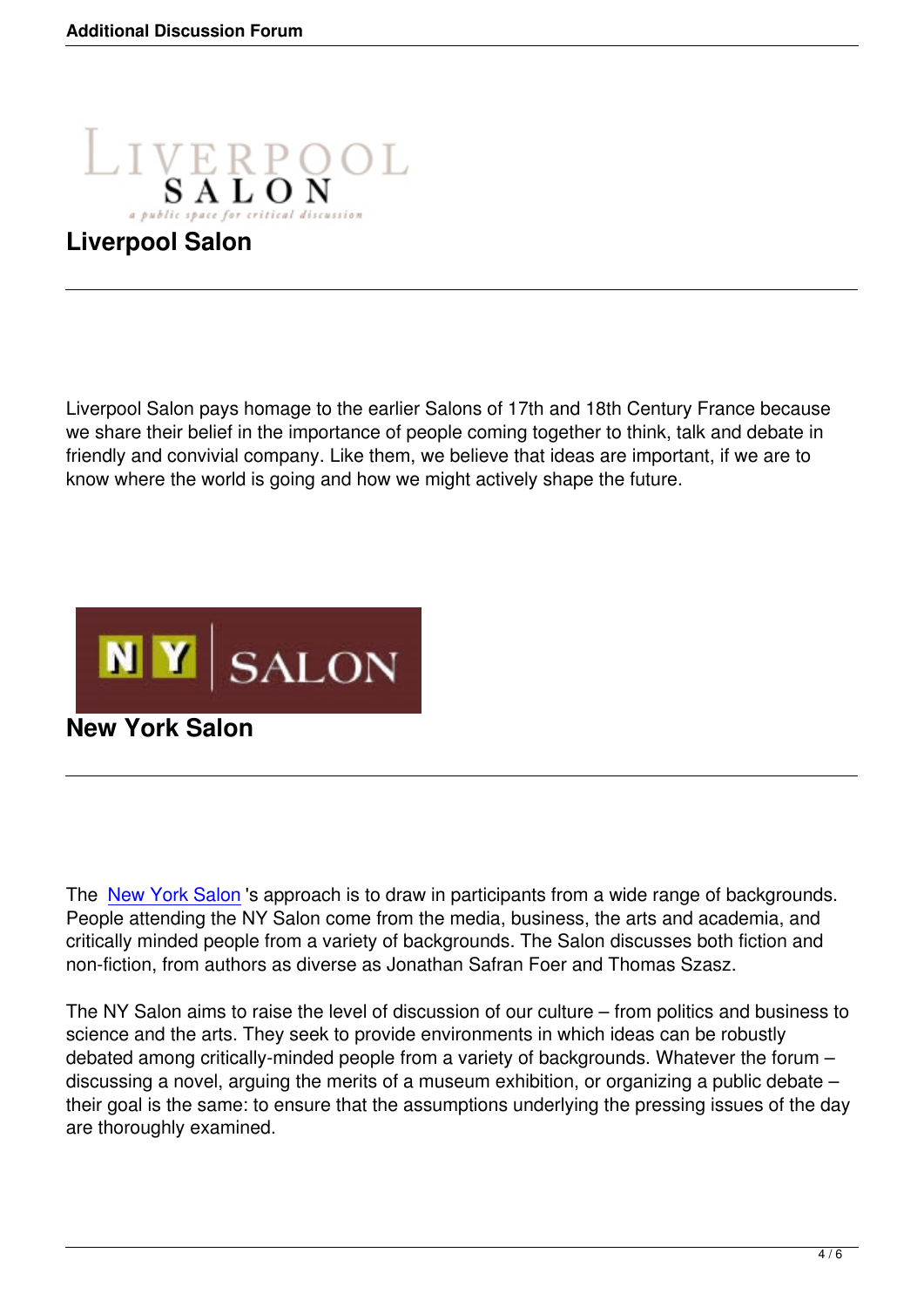

Inspired by the spirit of the Age of Enlightenment salon and the rather more robust coffee house movement of that age, the Sheffield Salon is part of a small, but growing, nationwide movement of individuals and groups who wish to re-foster spirited debate and rational enquiry.

The Salon aims to develop an intellectual environment where ideas are welcomed. However, although we believe our contributors have a right to hold an opinion, they also have a duty to express and defend it against challenge. We believe it is only through open and uncensored debate that we come to know and develop our own opinions and become able to draw conclusions about the pressing issues of our time.



spiked is an independent online phenomenon dedicated to raising the horizons of humanity by waging a culture war of words against misanthropy, priggishness, prejudice, luddism, illiberalism and irrationalism in all their ancient and modern forms. spiked is endorsed by free-thinkers such as John Stuart Mill and Karl Marx, and hated by the narrow-minded such as Torquemada and Stalin.